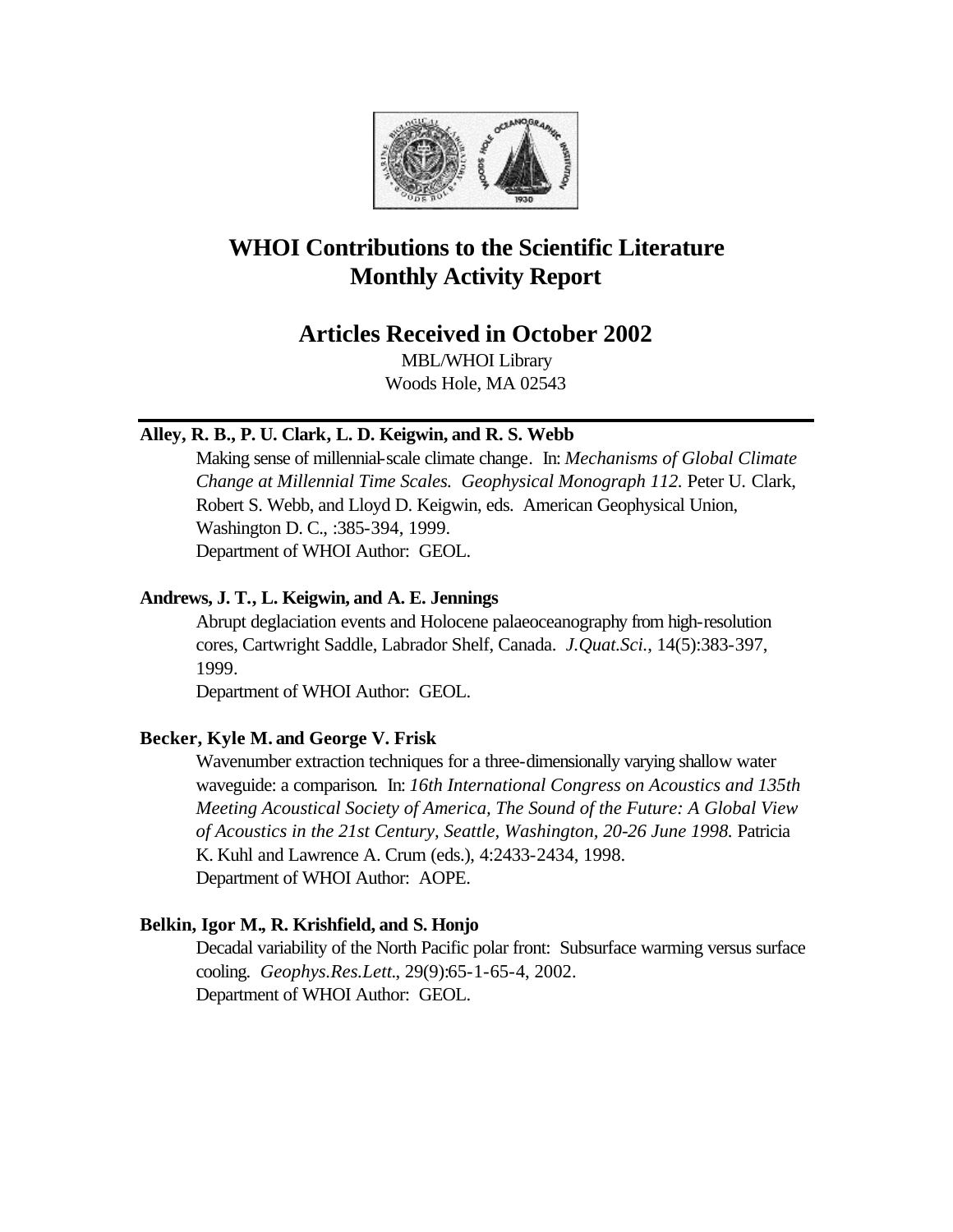#### **Bower, Amy S. and Heather D. Hunt**

Kinematics and dynamics of the Deep Western Boundary Current where it crosses under the Gulf Stream. *International WOCE Newsletter*, 34:3-5, 1999. Department of WHOI Author: PO.

## **Cenedese, Claudia**

Laboratory experiments on mesoscale vortices colliding with a seamount. *J.Geophys.Res.*, 107(C6):1-14, 2002. Department of WHOI Author: PO.

## **Chang, G. C., T. D. Dickey, and A. J. Williams**

Sediment resuspension over a continental shelf during Hurricanes Edouard and Hortense. *J.Geophys.Res.*, 106(C5):9517-9531, 2001. Department of WHOI Author: AOPE.

#### **Dickey, T. D. and A. J. Williams**

Interdisciplinary ocean process studies on the New England Shelf. *J.Geophys.Res*, 106(C5):9427-9434, 2001. Department of WHOI Author: AOPE.

#### **Evans, Rob. L., Alan D. Chave, and John R. Booker**

On the importance of offshore data for magnetotelluric studies of ocean-continent subduction systems. *Geophys.Res.Let.*, 29(9):16-1-16-4, 2002. Department of WHOI Author: GEOL. AOPE. Contribution Number: **10535**

## **Frisk, George V., Dan Li, and Dajun Tang**

Bottom volume scattering: modeling and data analysis*.* In: *16th International Congress on Acoustics and 135th Meeting Acoustical Society of America, The Sound of the Future: A Global View of Acoustics in the 21st Century, Seattle, Washington, 20-26 June 1998.* Patricia K. Kuhl and Lawrence A. Crum (eds.), 4:2699-2700, 1998.

Department of WHOI Author: AOPE.

## **Frisk, George V., Kyle M. Becker, Laurence N. Connor, James A. Doutt, and Cynthia J. Sellers**

High-resolution, three-dimensional measurements of low-frequency sound propagation in shallow water. In: *16th International Congress on Acoustics and 135th Meeting Acoustical Society of America, The Sound of the Future: A Global View of Acoustics in the 21st Century, Seattle, Washington, 20-26 June 1998.* Patricia K. Kuhl and Lawrence A. Crum (eds.), 4:2423-2424, 1998. Department of WHOI Author: AOPE.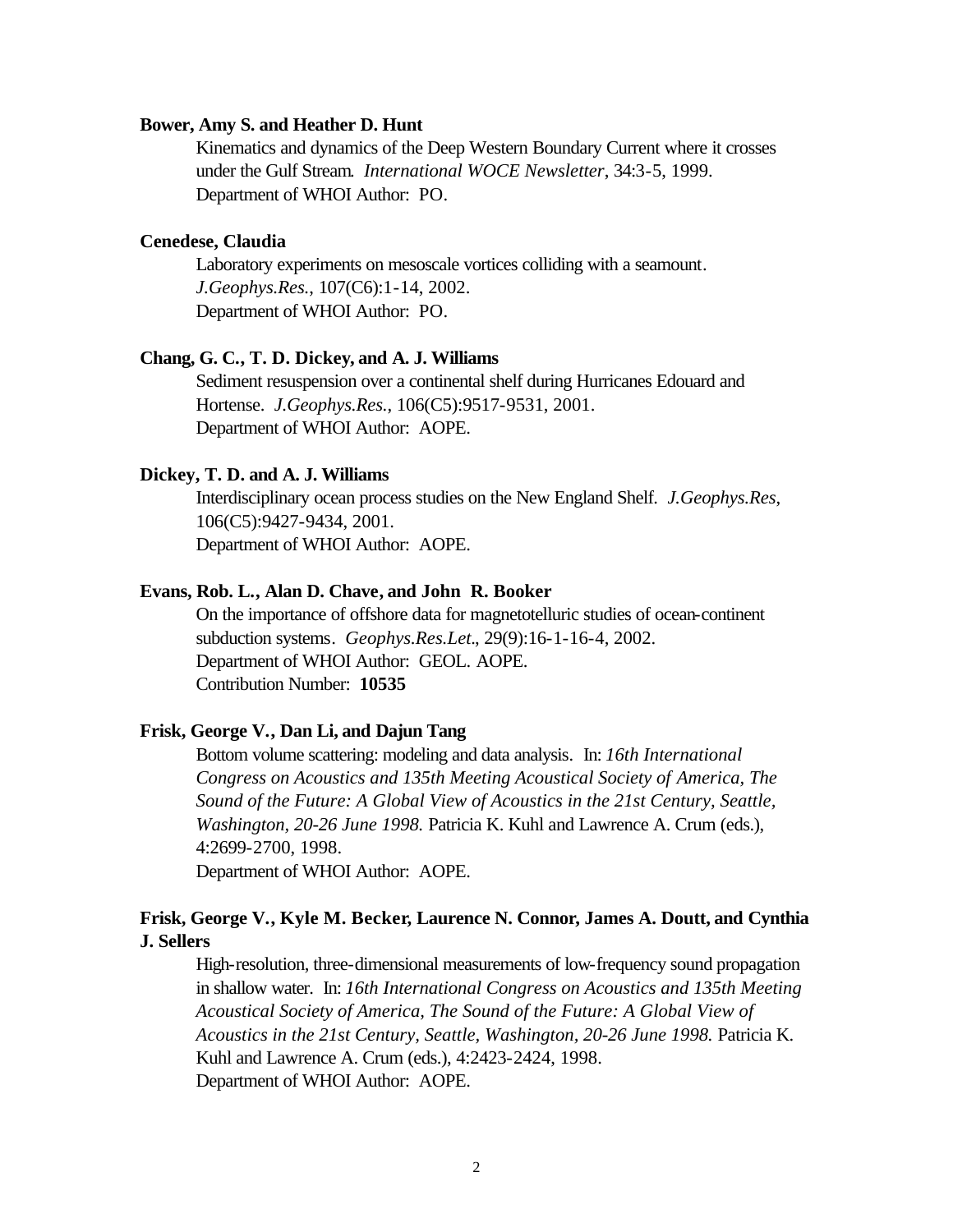#### **Gawarkiewicz, Glen, Thomas Weingartner, and David C. Chapman**

Sea-ice processes and water mass modification and transport over arctic shelves. In: *The Sea.* K. H. Brink and Allan R. Robinson, eds., John Wiley & Sons, Inc., NY, 10:171-190, 1998. Department of WHOI Author: PO. Contribution Number: **9136**

#### **Hill, Paul S., George Voulgaris, and John H Trowbridge**

Controls on floc size in a continental shelf bottom boundary layer. *J.Geophys.Res.*, 106(C5):9543-9549, 2001. Department of WHOI Author: AOPE.

#### **Karner, Garry D. and Neal W. Driscoll**

Tectonic and stratigraphic development of the West African and eastern Brazilian margins; insights from quatitative basin modelling. In: *The Oil and Gas Habitats of the South Atlantic.* Nick R. Cameron, Raymond H. Bate, and Val S. Clure, eds. Geological Society Special Publication 153, :11-40, 1999. Department of WHOI Author: GEOL. Contribution Number: **9748**

### **LaCasce, J. and J. Pedlosky**

Baroclinic Rossby waves in irregular basins. *J.Phys.Oceanogr.*, 32:2828-2847, 2002. Department of WHOI Author: PO. Contribution Number: **10568**

#### **Olson, R. J., H. M. Sosik, and A. M. Chekalyuk**

Photosynthetic characteristics of marine phytoplankton from pump-during-probe fluorometry of individual cells at sea. *Cytometry*, 37(1):1-13, 1999. Department of WHOI Author: BIO. Contribution Number: **9926**

## **Raubenheimer, B., Steve Elgar, and R. T. Guza**

Estimating wave heights from pressure measured in a sand bed. *J.Waterw.Port Coast.Ocean Eng.*, 124:151-154, 1998. Department of WHOI Author: AOPE.

#### **Reddy, Christopher M., Timothy I. Eglinton, Jan P. Boon, and D. John Faulkner**

Radiocarbon content of synthetic and natural semi-volatile halogenated organic compounds. *Environ.Pollu.*, 120:163-168, 2002. Department of WHOI Author: MCG. Contribution Number: **10626**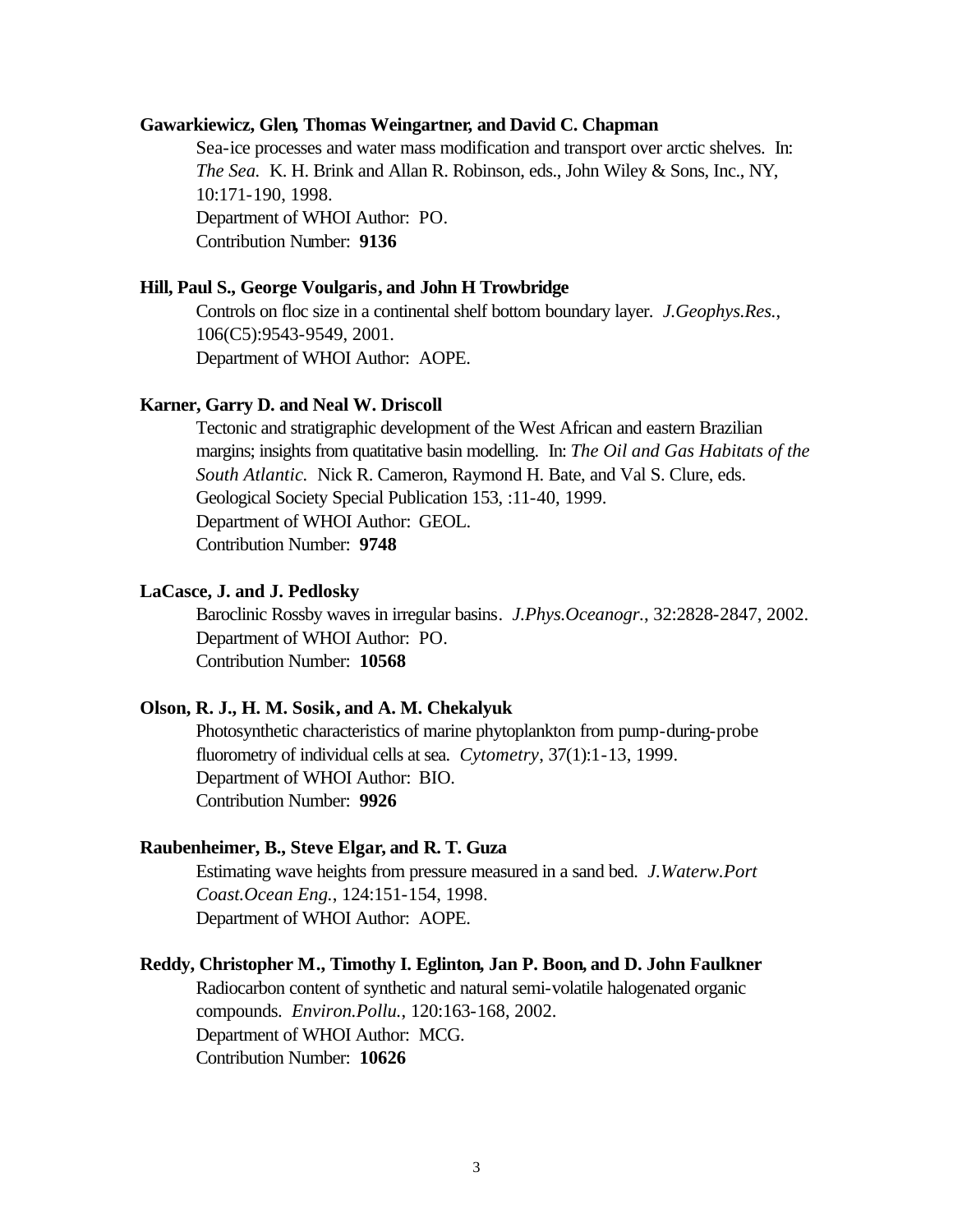#### **Richardson, P. L., A. S. Bower, and W. Zenk**

Summary of meddes tracked by floats. *International WOCE Newsletter*, 34:18-20, 1999.

Department of WHOI Author: PO.

#### **Richardson, P. L. and D. M. Fratantoni**

Atlantic deep equatorial jets and the Equatorial CFC plume. *International WOCE Newsletter*, 34:5-6, 1999. Department of WHOI Author: PO.

## **Sims, K. W. W., S. J. Goldstein, J. Blichert-Toft, M. R. Perfit, P. Kelemen, D. J. Fornari, P. Michael, M. T. Murrell, S. R. Hart, D. J. DePaolo, L. Blaa M. Jull, and J. Bender**

Chemical and isotopic constraints on the generation and transport of magma beneath the East Pacific Rise. *Geochim.Cosmochim.Acta*, 66(19): 3481-3504, 2002. Department of WHOI Author: GEOL.

## **Souza, A. J. and J. Pineda**

Tidal mixing modulation of sea-surface temperature and diatom abundance in Southern California. *Cont.Shelf Res.*, 21:651-666, 2001. Department of WHOI Author: BIO. Contribution Number: **9872**

#### **Stanton, Timothy K., Dezhang Chu, and Peter H. Wiebe**

Acoustic scattering models of zooplankton from several major anatomical groups: theory and experiement. In: *16th International Congress on Acoustics and 135th Meeting Acoustical Society of America, The Sound of the Future: A Global View of Acoustics in the 21st Century, Seattle, Washington, 20-26 June 1998.* Patricia K. Kuhl and Lawrence A. Crum (eds.), 3:1811-1812, 1998. Department of WHOI Author: AOPE. BIO. Contribution Number: **9665**

#### **Walter, H.-J., M. M. Rutgers van der Loeff, and R. Francois**

Reliability of the 231Pa/230Th activity ratio as a tracer for bioproductivity of the ocean. In*: Proxies in Paleoceanography.* Gerhard Fischer, Gerold Wefer, eds. Springer, Berlin, :393-408, 1999.

Department of WHOI Author: MCG.